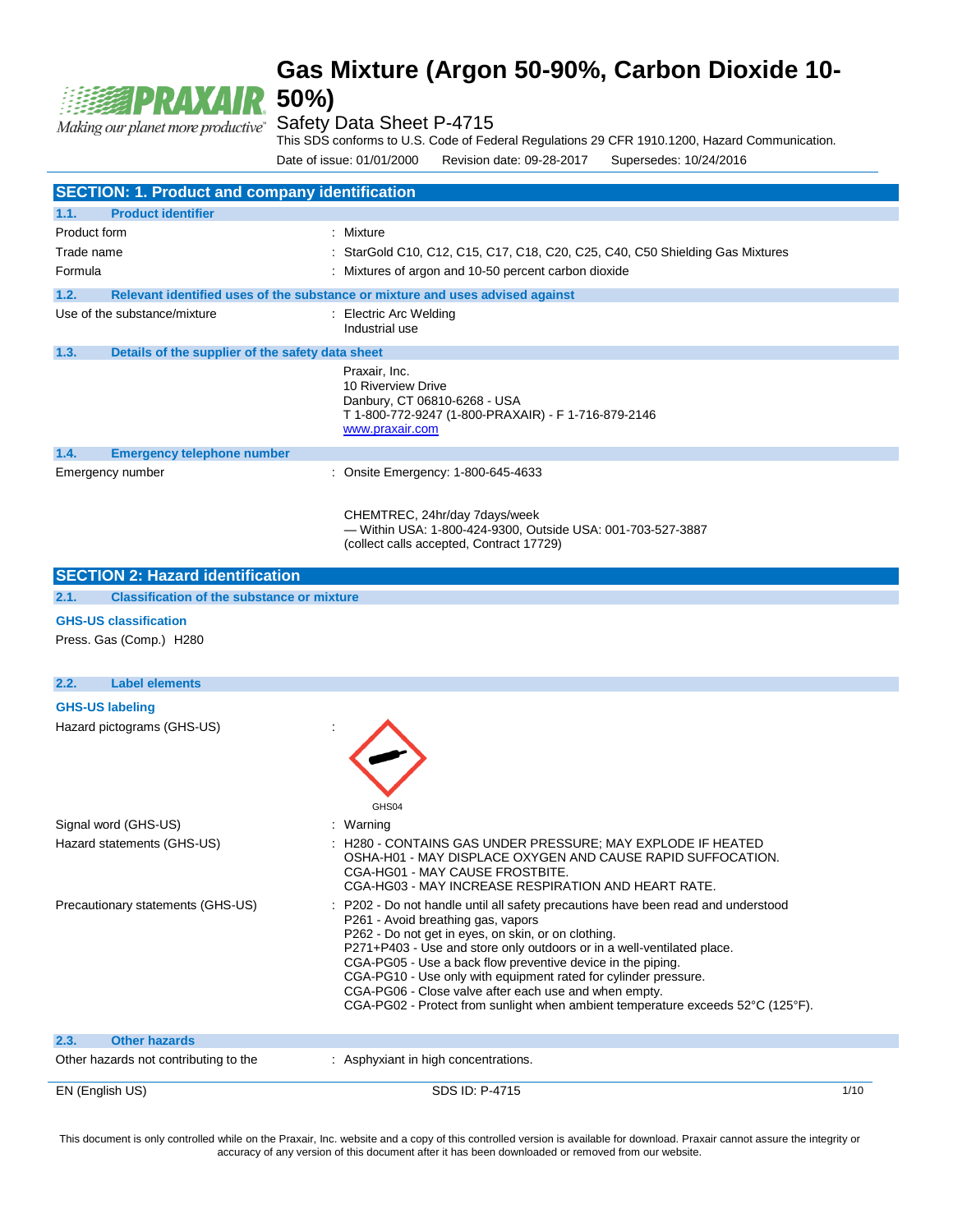

#### Safety Data Sheet P-4715

This SDS conforms to U.S. Code of Federal Regulations 29 CFR 1910.1200, Hazard Communication.

Date of issue: 01/01/2000 Revision date: 09/28/2017 Supersedes: 10/24/2016

classification **Welding-specific:** For unique hazards specific to welding, see Sections 8.2, 10.6, and 16. **2.4. Unknown acute toxicity (GHS US)**

No data available **SECTION 3: Composition/Information on ingredients 3.1. Substances** Not applicable **3.2. Mixtures Name Product identifier 12.1 %** Argon (CAS-No.) 7440-37-1 50 - 90 Carbon dioxide (CAS-No.) 124-38-9 10 - 50 **SECTION 4: First aid measures 4.1. Description of first aid measures** First-aid measures after inhalation : Remove to fresh air and keep at rest in a position comfortable for breathing. If not breathing, give artificial respiration. If breathing is difficult, trained personnel should give oxygen. Call a physician. First-aid measures after skin contact : Wash with plenty of soap and water. For exposure, immediately warm frostbite area with warm water not to exceed 105°F (41°C). Water temperature should be tolerable to normal skin. Maintain skin warming for at least 15 minutes or until normal coloring and sensation have returned to the affected area. In case of massive exposure, remove clothing while showering with warm water. Seek medical evaluation and treatment as soon as possible. First-aid measures after eye contact : Immediately flush eyes thoroughly with water for at least 15 minutes. Hold the eyelids open and away from the eyeballs to ensure that all surfaces are flushed thoroughly. Contact an ophthalmologist immediately.. Get immediate medical attention. First-aid measures after ingestion : Ingestion is not considered a potential route of exposure. **4.2. Most important symptoms and effects, both acute and delayed** No additional information available **4.3. Indication of any immediate medical attention and special treatment needed** None. **SECTION 5: Firefighting measures 5.1. Extinguishing media** Suitable extinguishing media : Use extinguishing media appropriate for surrounding fire. **5.2. Special hazards arising from the substance or mixture** No additional information available **5.3. Advice for firefighters** Firefighting instructions : **WARNING: High-pressure gas.**  Compressed gas: asphyxiant Suffocation hazard by lack of oxygen Evacuate all personnel from the danger area. Use self-contained breathing apparatus (SCBA) and protective clothing. Immediately cool containers with water from maximum distance. Stop flow of gas if safe to do so, while continuing cooling water spray. Remove ignition sources if safe to do so. Remove containers from area of fire if safe to do so. On-site fire brigades must comply with OSHA 29 CFR 1910.156 and applicable standards under 29 CFR 1910 Subpart L—Fire Protection. Special protective equipment for fire fighters : Standard protective clothing and equipment (Self Contained Breathing Apparatus) for fire fighters. Other information : Containers are equipped with a pressure relief device. (Exceptions may exist where authorized by DOT.).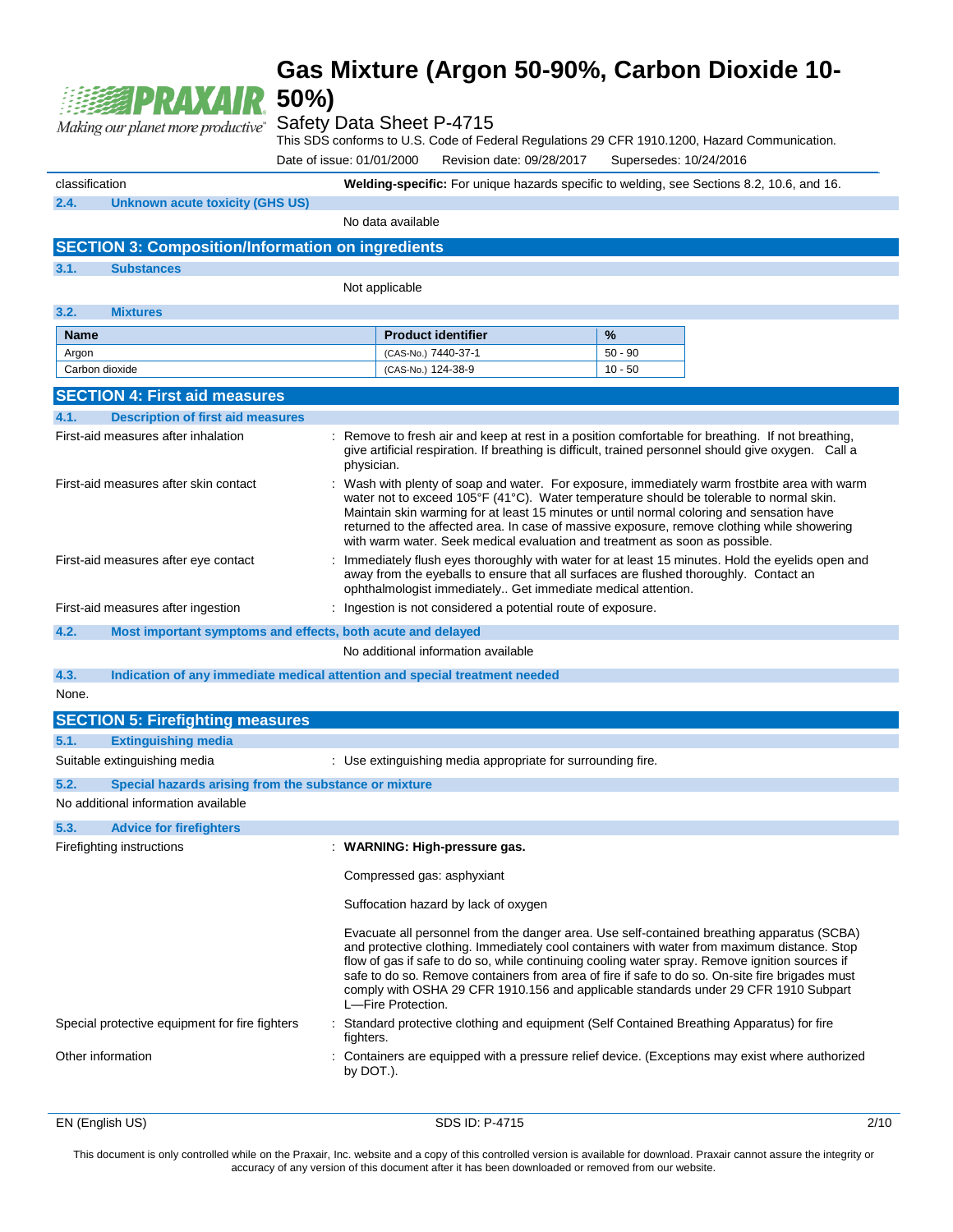

Safety Data Sheet P-4715

This SDS conforms to U.S. Code of Federal Regulations 29 CFR 1910.1200, Hazard Communication.

Date of issue: 01/01/2000 Revision date: 09/28/2017 Supersedes: 10/24/2016

| <b>SECTION 6: Accidental release measures</b> |                                                                     |                                                                                                                                                                                                                                                                                                                                                                                                                                                                                                                                                                                                                                                                                                                                                                                                                                                                                                                                                                                                                                                                                                                                         |  |  |  |
|-----------------------------------------------|---------------------------------------------------------------------|-----------------------------------------------------------------------------------------------------------------------------------------------------------------------------------------------------------------------------------------------------------------------------------------------------------------------------------------------------------------------------------------------------------------------------------------------------------------------------------------------------------------------------------------------------------------------------------------------------------------------------------------------------------------------------------------------------------------------------------------------------------------------------------------------------------------------------------------------------------------------------------------------------------------------------------------------------------------------------------------------------------------------------------------------------------------------------------------------------------------------------------------|--|--|--|
| 6.1.                                          | Personal precautions, protective equipment and emergency procedures |                                                                                                                                                                                                                                                                                                                                                                                                                                                                                                                                                                                                                                                                                                                                                                                                                                                                                                                                                                                                                                                                                                                                         |  |  |  |
|                                               | General measures                                                    | : Warning: High-pressure gas. Evacuate personnel to a safe area. Appropriate self-contained<br>breathing apparatus may be required. Approach suspected leak area with caution. Remove all<br>sources of ignition. if safe to do so. Reduce gas with fog or fine water spray. Stop flow of<br>product if safe to do so. Ventilate area or move container to a well-ventilated area. Before<br>entering the area, especially a confined area, check the area with an appropriate device.                                                                                                                                                                                                                                                                                                                                                                                                                                                                                                                                                                                                                                                  |  |  |  |
| 6.1.1.                                        | For non-emergency personnel                                         |                                                                                                                                                                                                                                                                                                                                                                                                                                                                                                                                                                                                                                                                                                                                                                                                                                                                                                                                                                                                                                                                                                                                         |  |  |  |
|                                               |                                                                     | No additional information available                                                                                                                                                                                                                                                                                                                                                                                                                                                                                                                                                                                                                                                                                                                                                                                                                                                                                                                                                                                                                                                                                                     |  |  |  |
| 6.1.2.                                        | For emergency responders                                            |                                                                                                                                                                                                                                                                                                                                                                                                                                                                                                                                                                                                                                                                                                                                                                                                                                                                                                                                                                                                                                                                                                                                         |  |  |  |
|                                               |                                                                     | No additional information available                                                                                                                                                                                                                                                                                                                                                                                                                                                                                                                                                                                                                                                                                                                                                                                                                                                                                                                                                                                                                                                                                                     |  |  |  |
| 6.2.                                          | <b>Environmental precautions</b>                                    |                                                                                                                                                                                                                                                                                                                                                                                                                                                                                                                                                                                                                                                                                                                                                                                                                                                                                                                                                                                                                                                                                                                                         |  |  |  |
|                                               |                                                                     | Try to stop release.                                                                                                                                                                                                                                                                                                                                                                                                                                                                                                                                                                                                                                                                                                                                                                                                                                                                                                                                                                                                                                                                                                                    |  |  |  |
| 6.3.                                          | Methods and material for containment and cleaning up                |                                                                                                                                                                                                                                                                                                                                                                                                                                                                                                                                                                                                                                                                                                                                                                                                                                                                                                                                                                                                                                                                                                                                         |  |  |  |
|                                               |                                                                     | No additional information available                                                                                                                                                                                                                                                                                                                                                                                                                                                                                                                                                                                                                                                                                                                                                                                                                                                                                                                                                                                                                                                                                                     |  |  |  |
| 6.4.                                          | <b>Reference to other sections</b>                                  |                                                                                                                                                                                                                                                                                                                                                                                                                                                                                                                                                                                                                                                                                                                                                                                                                                                                                                                                                                                                                                                                                                                                         |  |  |  |
|                                               |                                                                     | No additional information available                                                                                                                                                                                                                                                                                                                                                                                                                                                                                                                                                                                                                                                                                                                                                                                                                                                                                                                                                                                                                                                                                                     |  |  |  |
|                                               | <b>SECTION 7: Handling and storage</b>                              |                                                                                                                                                                                                                                                                                                                                                                                                                                                                                                                                                                                                                                                                                                                                                                                                                                                                                                                                                                                                                                                                                                                                         |  |  |  |
| 7.1.                                          | <b>Precautions for safe handling</b>                                |                                                                                                                                                                                                                                                                                                                                                                                                                                                                                                                                                                                                                                                                                                                                                                                                                                                                                                                                                                                                                                                                                                                                         |  |  |  |
|                                               | Precautions for safe handling                                       | : Wear leather safety gloves and safety shoes when handling cylinders. Protect cylinders from<br>physical damage; do not drag, roll, slide or drop. While moving cylinder, always keep in place<br>removable valve cover. Never attempt to lift a cylinder by its cap; the cap is intended solely to<br>protect the valve. When moving cylinders, even for short distances, use a cart (trolley, hand<br>truck, etc.) designed to transport cylinders. Never insert an object (e.g, wrench, screwdriver,<br>pry bar) into cap openings; doing so may damage the valve and cause a leak. Use an<br>adjustable strap wrench to remove over-tight or rusted caps. Slowly open the valve. If the<br>valve is hard to open, discontinue use and contact your supplier. Close the container valve<br>after each use; keep closed even when empty. Never apply flame or localized heat directly to<br>any part of the container. High temperatures may damage the container and could cause the<br>pressure relief device to fail prematurely, venting the container contents. For other precautions<br>in using this product, see section 16. |  |  |  |
| 7.2.                                          | Conditions for safe storage, including any incompatibilities        |                                                                                                                                                                                                                                                                                                                                                                                                                                                                                                                                                                                                                                                                                                                                                                                                                                                                                                                                                                                                                                                                                                                                         |  |  |  |
|                                               | Storage conditions                                                  | : Store in a cool, well-ventilated place. Store and use with adequate ventilation. Store only where<br>temperature will not exceed 125°F (52°C). Firmly secure containers upright to keep them from<br>falling or being knocked over. Install valve protection cap, if provided, firmly in place by hand.<br>Store full and empty containers separately. Use a first-in, first-out inventory system to prevent<br>storing full containers for long periods.                                                                                                                                                                                                                                                                                                                                                                                                                                                                                                                                                                                                                                                                             |  |  |  |
|                                               |                                                                     | <b>OTHER PRECAUTIONS FOR HANDLING, STORAGE, AND USE:</b> When handling product<br>under pressure, use piping and equipment adequately designed to withstand the pressures to<br>be encountered. Never work on a pressurized system. Use a back flow preventive device in the<br>piping. Gases can cause rapid suffocation because of oxygen deficiency; store and use with<br>adequate ventilation. If a leak occurs, close the container valve and blow down the system in a<br>safe and environmentally correct manner in compliance with all international, federal/national,<br>state/provincial, and local laws; then repair the leak. Never place a container where it may<br>become part of an electrical circuit.                                                                                                                                                                                                                                                                                                                                                                                                               |  |  |  |
| 7.3.                                          | <b>Specific end use(s)</b>                                          |                                                                                                                                                                                                                                                                                                                                                                                                                                                                                                                                                                                                                                                                                                                                                                                                                                                                                                                                                                                                                                                                                                                                         |  |  |  |
|                                               |                                                                     | None.                                                                                                                                                                                                                                                                                                                                                                                                                                                                                                                                                                                                                                                                                                                                                                                                                                                                                                                                                                                                                                                                                                                                   |  |  |  |
|                                               | <b>SECTION 8: Exposure controls/personal protection</b>             |                                                                                                                                                                                                                                                                                                                                                                                                                                                                                                                                                                                                                                                                                                                                                                                                                                                                                                                                                                                                                                                                                                                                         |  |  |  |

**8.1. Control parameters Argon (7440-37-1)** ACGIH Not established

EN (English US) 3/10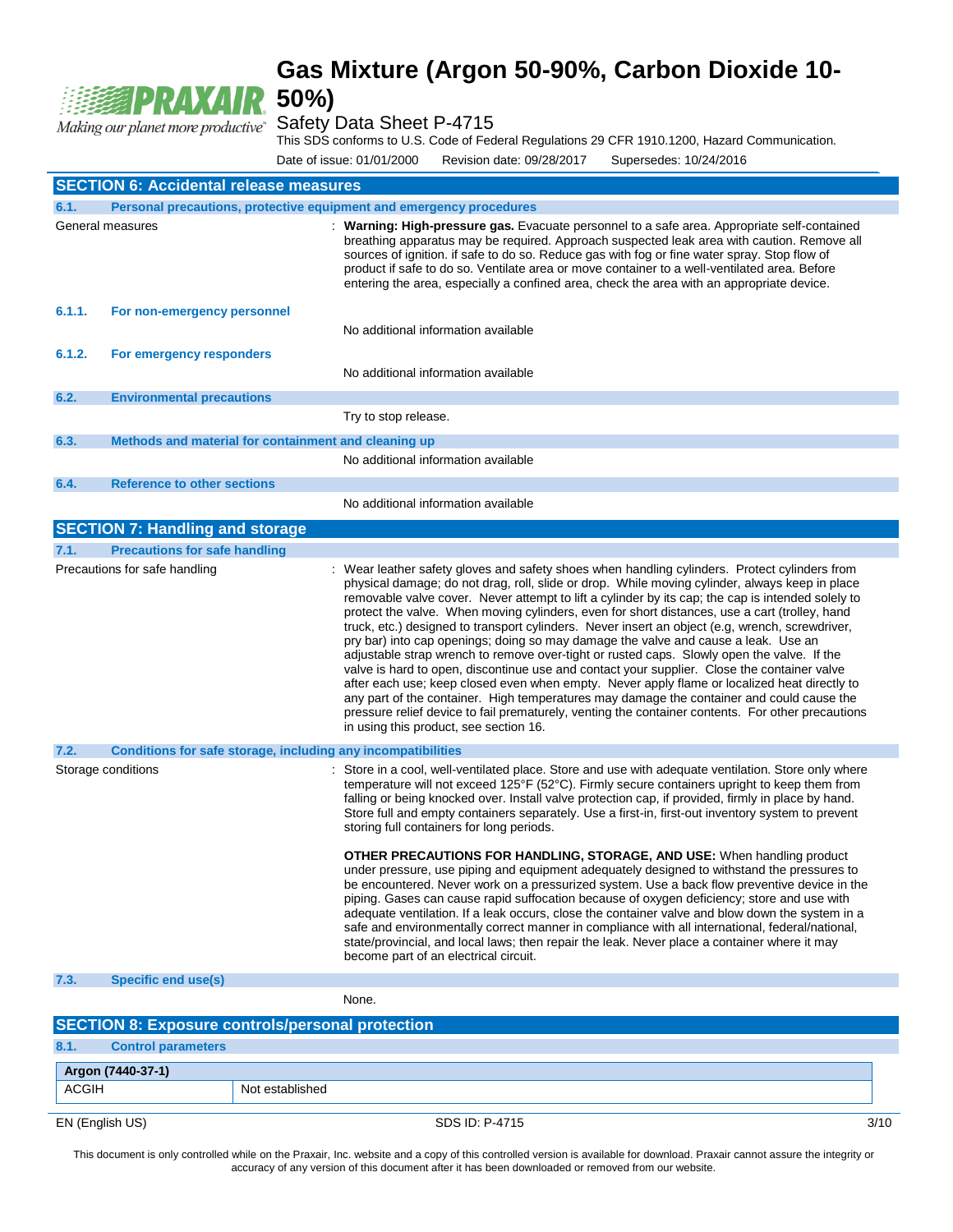

### Safety Data Sheet P-4715

This SDS conforms to U.S. Code of Federal Regulations 29 CFR 1910.1200, Hazard Communication.

Date of issue: 01/01/2000 Revision date: 09/28/2017 Supersedes: 10/24/2016

| Argon (7440-37-1)                                                                                                                                                                                                                                                                                                                                                        |                                                                                                                    |                                          |                                                                                                                                                                                                                                                                                                                                                                                                                                                                                                                                                                           |  |
|--------------------------------------------------------------------------------------------------------------------------------------------------------------------------------------------------------------------------------------------------------------------------------------------------------------------------------------------------------------------------|--------------------------------------------------------------------------------------------------------------------|------------------------------------------|---------------------------------------------------------------------------------------------------------------------------------------------------------------------------------------------------------------------------------------------------------------------------------------------------------------------------------------------------------------------------------------------------------------------------------------------------------------------------------------------------------------------------------------------------------------------------|--|
| <b>USA OSHA</b>                                                                                                                                                                                                                                                                                                                                                          | Not established                                                                                                    |                                          |                                                                                                                                                                                                                                                                                                                                                                                                                                                                                                                                                                           |  |
| Carbon dioxide (124-38-9)                                                                                                                                                                                                                                                                                                                                                |                                                                                                                    |                                          |                                                                                                                                                                                                                                                                                                                                                                                                                                                                                                                                                                           |  |
| <b>ACGIH</b>                                                                                                                                                                                                                                                                                                                                                             | ACGIH TLV-TWA (ppm)                                                                                                |                                          | 5000 ppm                                                                                                                                                                                                                                                                                                                                                                                                                                                                                                                                                                  |  |
| <b>ACGIH</b>                                                                                                                                                                                                                                                                                                                                                             | ACGIH TLV-STEL (ppm)                                                                                               |                                          | 30000 ppm                                                                                                                                                                                                                                                                                                                                                                                                                                                                                                                                                                 |  |
| <b>USA OSHA</b>                                                                                                                                                                                                                                                                                                                                                          | OSHA PEL (TWA) (mg/m <sup>3</sup> )                                                                                |                                          | 9000 mg/m <sup>3</sup>                                                                                                                                                                                                                                                                                                                                                                                                                                                                                                                                                    |  |
| <b>USA OSHA</b>                                                                                                                                                                                                                                                                                                                                                          | OSHA PEL (TWA) (ppm)                                                                                               |                                          | 5000 ppm                                                                                                                                                                                                                                                                                                                                                                                                                                                                                                                                                                  |  |
| 8.2.<br><b>Exposure controls</b>                                                                                                                                                                                                                                                                                                                                         |                                                                                                                    |                                          |                                                                                                                                                                                                                                                                                                                                                                                                                                                                                                                                                                           |  |
| : Use a local exhaust system with sufficient flow velocity to maintain an adequate supply of air in<br>Appropriate engineering controls<br>the worker's breathing zone. Mechanical (general): General exhaust ventilation may be<br>acceptable if it can maintain an adequate supply of air. Ensure exposure is below occupational<br>exposure limits (where available). |                                                                                                                    |                                          |                                                                                                                                                                                                                                                                                                                                                                                                                                                                                                                                                                           |  |
| Hand protection                                                                                                                                                                                                                                                                                                                                                          | : Wear work gloves when handling containers; welding gloves for welding. Gloves must be free<br>of oil and grease. |                                          |                                                                                                                                                                                                                                                                                                                                                                                                                                                                                                                                                                           |  |
| Eye protection                                                                                                                                                                                                                                                                                                                                                           |                                                                                                                    | : Wear safety glasses with side shields. |                                                                                                                                                                                                                                                                                                                                                                                                                                                                                                                                                                           |  |
| Skin and body protection                                                                                                                                                                                                                                                                                                                                                 |                                                                                                                    | substantial clothing.                    | : Wear work gloves and metatarsal shoes for cylinder handling. Protective equipment where<br>needed. Select in accordance with OSHA 29 CFR 1910.132, 1910.136, and 1910.138. As<br>needed for welding, wear hand, head, and body protection to help prevent injury from radiation<br>and sparks. (See ANSI Z49.1.) At a minimum, this includes welder's gloves and protective<br>goggles, and may include arm protectors, aprons, hats, and shoulder protection as well as                                                                                                |  |
| Respiratory protection                                                                                                                                                                                                                                                                                                                                                   |                                                                                                                    | apparatus (SCBA).                        | : When workplace conditions warrant respirator use, follow a respiratory protection program that<br>meets OSHA 29 CFR 1910.134, ANSI Z88.2, or MSHA 30 CFR 72.710 (where applicable).<br>Use an air-supplied or air-purifying cartridge if the action level is exceeded. Ensure that the<br>respirator has the appropriate protection factor for the exposure level. If cartridge type<br>respirators are used, the cartridge must be appropriate for the chemical exposure. For<br>emergencies or instances with unknown exposure levels, use a self-contained breathing |  |
| Thermal hazard protection                                                                                                                                                                                                                                                                                                                                                |                                                                                                                    |                                          | : Wear cold insulating gloves when transfilling or breaking transfer connections.                                                                                                                                                                                                                                                                                                                                                                                                                                                                                         |  |

| <b>SECTION 9: Physical and chemical properties</b>            |  |  |  |  |
|---------------------------------------------------------------|--|--|--|--|
| Information on basic physical and chemical properties<br>9.1. |  |  |  |  |
| : Gas                                                         |  |  |  |  |
| : Colorless gas.                                              |  |  |  |  |
| Colorless                                                     |  |  |  |  |
| : Odorless.                                                   |  |  |  |  |
| : No data available                                           |  |  |  |  |
| Not applicable.                                               |  |  |  |  |
| : No data available                                           |  |  |  |  |
| : Not applicable.                                             |  |  |  |  |
| : No data available                                           |  |  |  |  |
| : No data available                                           |  |  |  |  |
| : No data available                                           |  |  |  |  |
| : No data available                                           |  |  |  |  |
| No data available                                             |  |  |  |  |
| : No data available                                           |  |  |  |  |
| : No data available                                           |  |  |  |  |
| : Not applicable.                                             |  |  |  |  |
| : No data available                                           |  |  |  |  |
| No data available                                             |  |  |  |  |
|                                                               |  |  |  |  |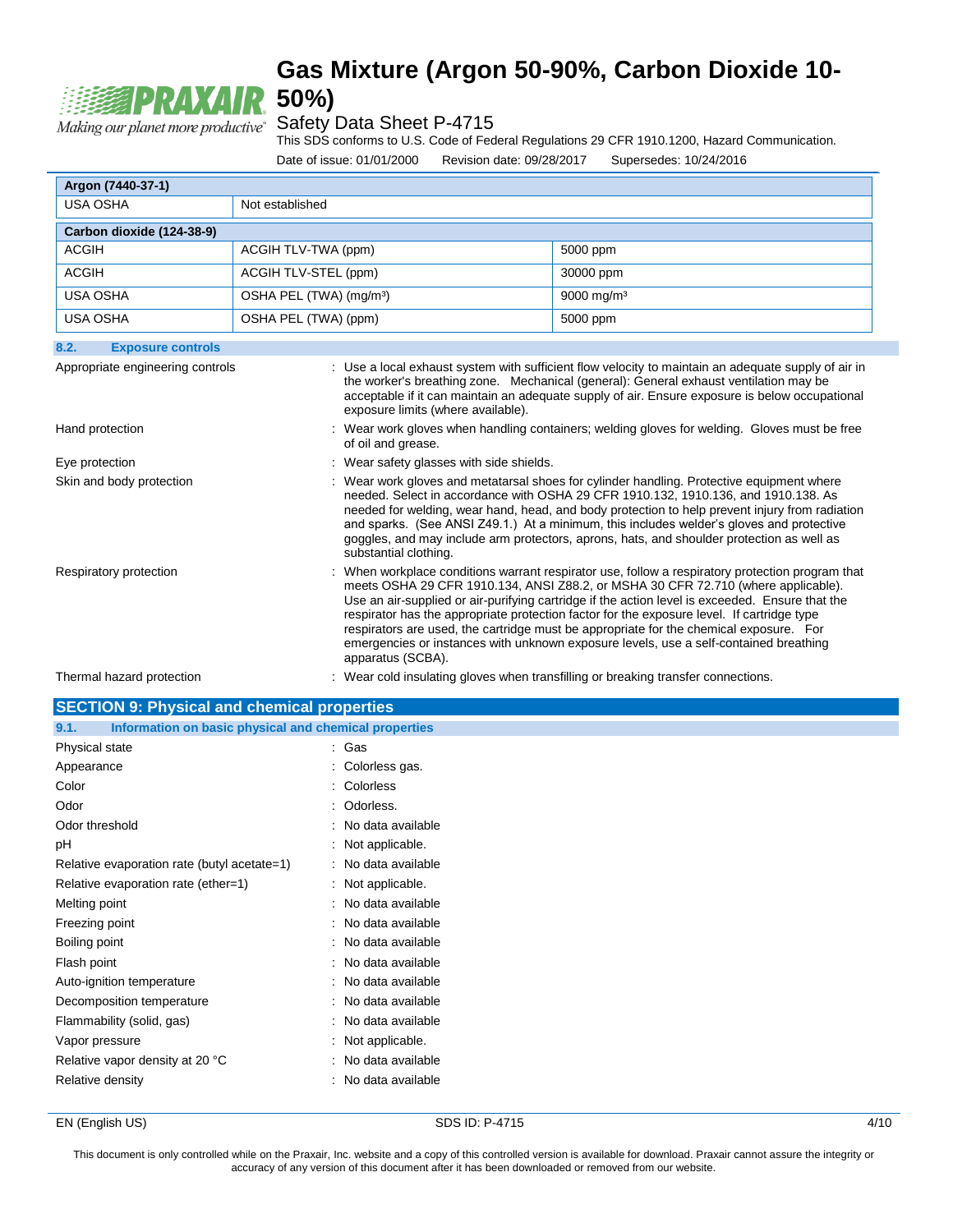

This SDS conforms to U.S. Code of Federal Regulations 29 CFR 1910.1200, Hazard Communication. Date of issue: 01/01/2000 Revision date: 09/28/2017 Supersedes: 10/24/2016

|            |                                             | $11011011$ agro. $0012012011$                                                                                                                                                                                                                                                                                                                                                                                                   |
|------------|---------------------------------------------|---------------------------------------------------------------------------------------------------------------------------------------------------------------------------------------------------------------------------------------------------------------------------------------------------------------------------------------------------------------------------------------------------------------------------------|
| Density    |                                             | : $1.166$ - 1.275 kg/m <sup>3</sup> HeliStar SS: 1.166 kg/m3 (0.0728 lb/ft3), HeliStarCS: 1.275 kg/m3<br>$(0.0796$ lb/ft3)                                                                                                                                                                                                                                                                                                      |
|            | Relative gas density                        | : 0.962 - 1.062 HeliStar SS: 0.972, HeliStar CS: 1.062                                                                                                                                                                                                                                                                                                                                                                          |
| Solubility |                                             | : Water: No data available                                                                                                                                                                                                                                                                                                                                                                                                      |
| Log Pow    |                                             | : Not applicable.                                                                                                                                                                                                                                                                                                                                                                                                               |
| Log Kow    |                                             | : Not applicable.                                                                                                                                                                                                                                                                                                                                                                                                               |
|            | Viscosity, kinematic                        | : Not applicable.                                                                                                                                                                                                                                                                                                                                                                                                               |
|            | Viscosity, dynamic                          | : Not applicable.                                                                                                                                                                                                                                                                                                                                                                                                               |
|            | Explosive properties                        | : Not applicable.                                                                                                                                                                                                                                                                                                                                                                                                               |
|            | Oxidizing properties                        | : None.                                                                                                                                                                                                                                                                                                                                                                                                                         |
|            | <b>Explosion limits</b>                     | : No data available                                                                                                                                                                                                                                                                                                                                                                                                             |
| 9.2.       | <b>Other information</b>                    |                                                                                                                                                                                                                                                                                                                                                                                                                                 |
|            |                                             | No additional information available                                                                                                                                                                                                                                                                                                                                                                                             |
|            | <b>SECTION 10: Stability and reactivity</b> |                                                                                                                                                                                                                                                                                                                                                                                                                                 |
| 10.1.      | <b>Reactivity</b>                           |                                                                                                                                                                                                                                                                                                                                                                                                                                 |
|            |                                             | No additional information available                                                                                                                                                                                                                                                                                                                                                                                             |
| 10.2.      | <b>Chemical stability</b>                   |                                                                                                                                                                                                                                                                                                                                                                                                                                 |
|            |                                             | Stable under normal conditions.                                                                                                                                                                                                                                                                                                                                                                                                 |
| 10.3.      | <b>Possibility of hazardous reactions</b>   |                                                                                                                                                                                                                                                                                                                                                                                                                                 |
|            |                                             | No additional information available                                                                                                                                                                                                                                                                                                                                                                                             |
| 10.4.      | <b>Conditions to avoid</b>                  |                                                                                                                                                                                                                                                                                                                                                                                                                                 |
|            |                                             | No additional information available                                                                                                                                                                                                                                                                                                                                                                                             |
| 10.5.      | <b>Incompatible materials</b>               |                                                                                                                                                                                                                                                                                                                                                                                                                                 |
|            |                                             | Alkali metals, Alkaline earth metals, Acetylide forming metals, Chromium, Titanium > 1022°F<br>(550°C), Uranium (U) > 1382°F (750°C), Magnesium > 1427°F (775°C).                                                                                                                                                                                                                                                               |
| 10.6.      | <b>Hazardous decomposition products</b>     |                                                                                                                                                                                                                                                                                                                                                                                                                                 |
|            |                                             | Using this product in welding and cutting may create additional hazards. The arc from electric arc<br>welding may form gaseous reaction products such as carbon monoxide and carbon dioxide. Ozone<br>and nitrogen oxides may be formed by the radiation from the arc. Other decomposition products of<br>arc welding and cutting originate from the volatilization, reaction, and oxidization of the material<br>being worked. |

| <b>SECTION 11: Toxicological information</b>          |                     |
|-------------------------------------------------------|---------------------|
| Information on toxicological effects<br>11.1.         |                     |
| Acute toxicity                                        | : Not classified    |
|                                                       |                     |
| Skin corrosion/irritation                             | : Not classified    |
|                                                       | pH: Not applicable. |
| Serious eye damage/irritation                         | : Not classified    |
|                                                       | pH: Not applicable. |
| Respiratory or skin sensitization                     | : Not classified    |
| Germ cell mutagenicity                                | : Not classified    |
| Carcinogenicity                                       | : Not classified    |
| Reproductive toxicity                                 | : Not classified    |
| Specific target organ toxicity – single exposure      | : Not classified    |
| Specific target organ toxicity – repeated<br>exposure | : Not classified    |

EN (English US) 5/10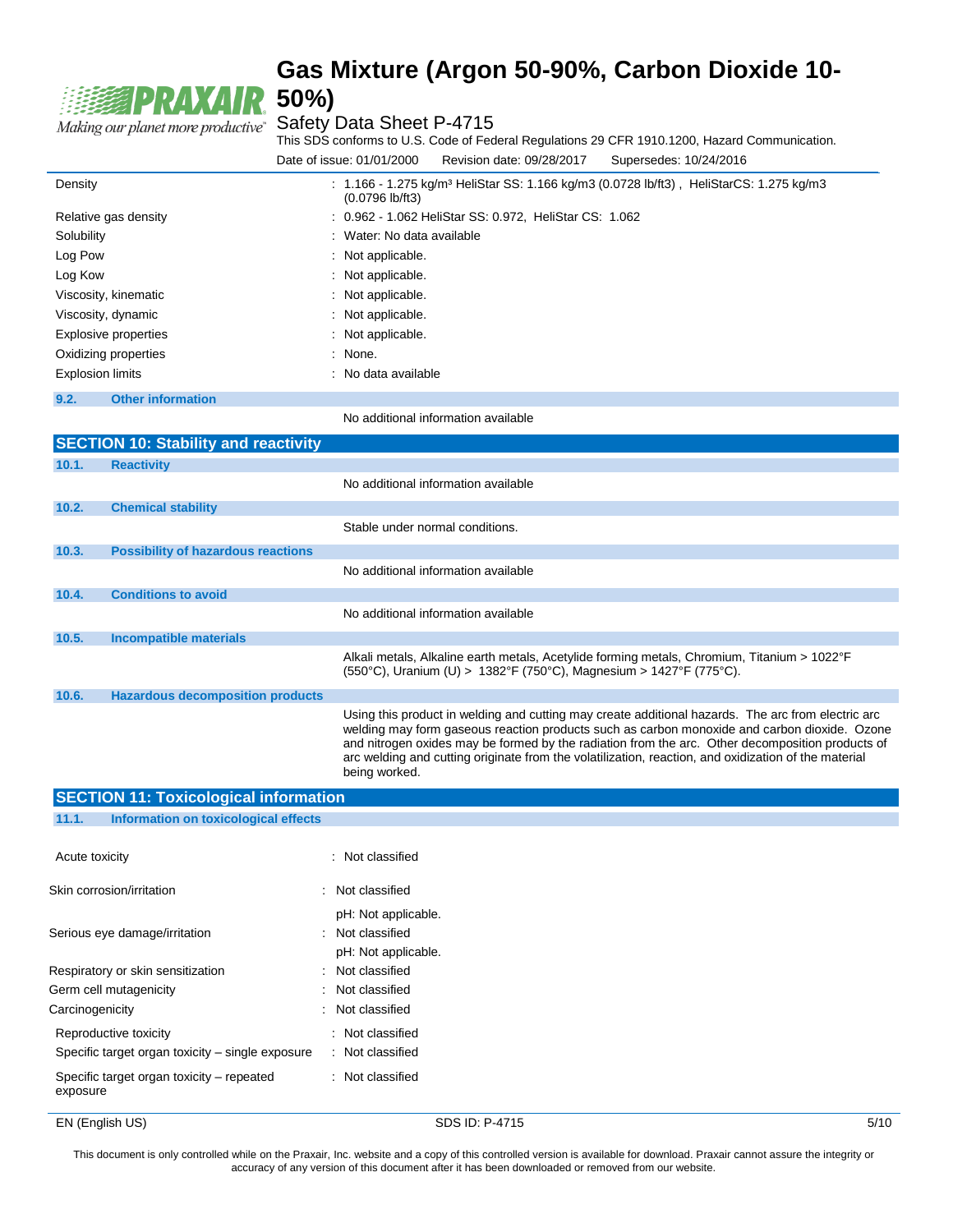

#### Safety Data Sheet P-4715

This SDS conforms to U.S. Code of Federal Regulations 29 CFR 1910.1200, Hazard Communication.

Date of issue: 01/01/2000 Revision date: 09/28/2017 Supersedes: 10/24/2016

Aspiration hazard **in the set of the set of the set of the set of the set of the set of the set of the set of the set of the set of the set of the set of the set of the set of the set of the set of the set of the set of th** 

| <b>SECTION 12: Ecological information</b>     |                                                                             |  |  |
|-----------------------------------------------|-----------------------------------------------------------------------------|--|--|
| 12.1.<br><b>Toxicity</b>                      |                                                                             |  |  |
| Ecology - general                             | : No ecological damage caused by this product.                              |  |  |
|                                               |                                                                             |  |  |
| 12.2.<br><b>Persistence and degradability</b> |                                                                             |  |  |
|                                               | StarGold C10, C12, C15, C17, C18, C20, C25, C40, C50 Shielding Gas Mixtures |  |  |
| Persistence and degradability                 | No ecological damage caused by this product.                                |  |  |
| Argon (7440-37-1)                             |                                                                             |  |  |
| Persistence and degradability                 | No ecological damage caused by this product.                                |  |  |
| Carbon dioxide (124-38-9)                     |                                                                             |  |  |
| Persistence and degradability                 | No ecological damage caused by this product.                                |  |  |
| 12.3.<br><b>Bioaccumulative potential</b>     |                                                                             |  |  |
|                                               | StarGold C10, C12, C15, C17, C18, C20, C25, C40, C50 Shielding Gas Mixtures |  |  |
| Log Pow                                       | Not applicable.                                                             |  |  |
| Log Kow                                       | Not applicable.                                                             |  |  |
| Bioaccumulative potential                     | No ecological damage caused by this product.                                |  |  |
| Argon (7440-37-1)                             |                                                                             |  |  |
| Log Pow                                       | Not applicable.                                                             |  |  |
| Log Kow                                       | Not applicable.                                                             |  |  |
| Bioaccumulative potential                     | No ecological damage caused by this product.                                |  |  |
| Carbon dioxide (124-38-9)                     |                                                                             |  |  |
| BCF fish 1                                    | (no bioaccumulation)                                                        |  |  |
| Log Pow                                       | 0.83                                                                        |  |  |
| Log Kow                                       | Not applicable.                                                             |  |  |
| Bioaccumulative potential                     | No ecological damage caused by this product.                                |  |  |
| 12.4.<br><b>Mobility in soil</b>              |                                                                             |  |  |
|                                               | StarGold C10, C12, C15, C17, C18, C20, C25, C40, C50 Shielding Gas Mixtures |  |  |
| Mobility in soil                              | No data available.                                                          |  |  |
| Argon (7440-37-1)                             |                                                                             |  |  |
| Mobility in soil                              | No data available.                                                          |  |  |
| Ecology - soil                                | No ecological damage caused by this product.                                |  |  |
| Carbon dioxide (124-38-9)                     |                                                                             |  |  |
| Mobility in soil                              | No data available.                                                          |  |  |
| Ecology - soil                                | No ecological damage caused by this product.                                |  |  |
| <b>Other adverse effects</b><br>12.5.         |                                                                             |  |  |
| Effect on ozone layer                         | : None.                                                                     |  |  |
|                                               |                                                                             |  |  |
| <b>SECTION 13: Disposal considerations</b>    |                                                                             |  |  |

| 13.1.       | <b>Waste treatment methods</b>             |                                                                                                                                                         |      |
|-------------|--------------------------------------------|---------------------------------------------------------------------------------------------------------------------------------------------------------|------|
|             | Product/Packaging disposal recommendations | : Dispose of contents/container in accordance with local/regional/national/international<br>regulations. Contact supplier for any special requirements. |      |
|             | <b>SECTION 14: Transport information</b>   |                                                                                                                                                         |      |
|             | In accordance with DOT                     |                                                                                                                                                         |      |
|             | Transport document description             | : UN1956 Compressed gas, n.o.s., $2.2$                                                                                                                  |      |
| UN-No.(DOT) |                                            | : UN1956                                                                                                                                                |      |
|             | EN (English US)                            | SDS ID: P-4715                                                                                                                                          | 6/10 |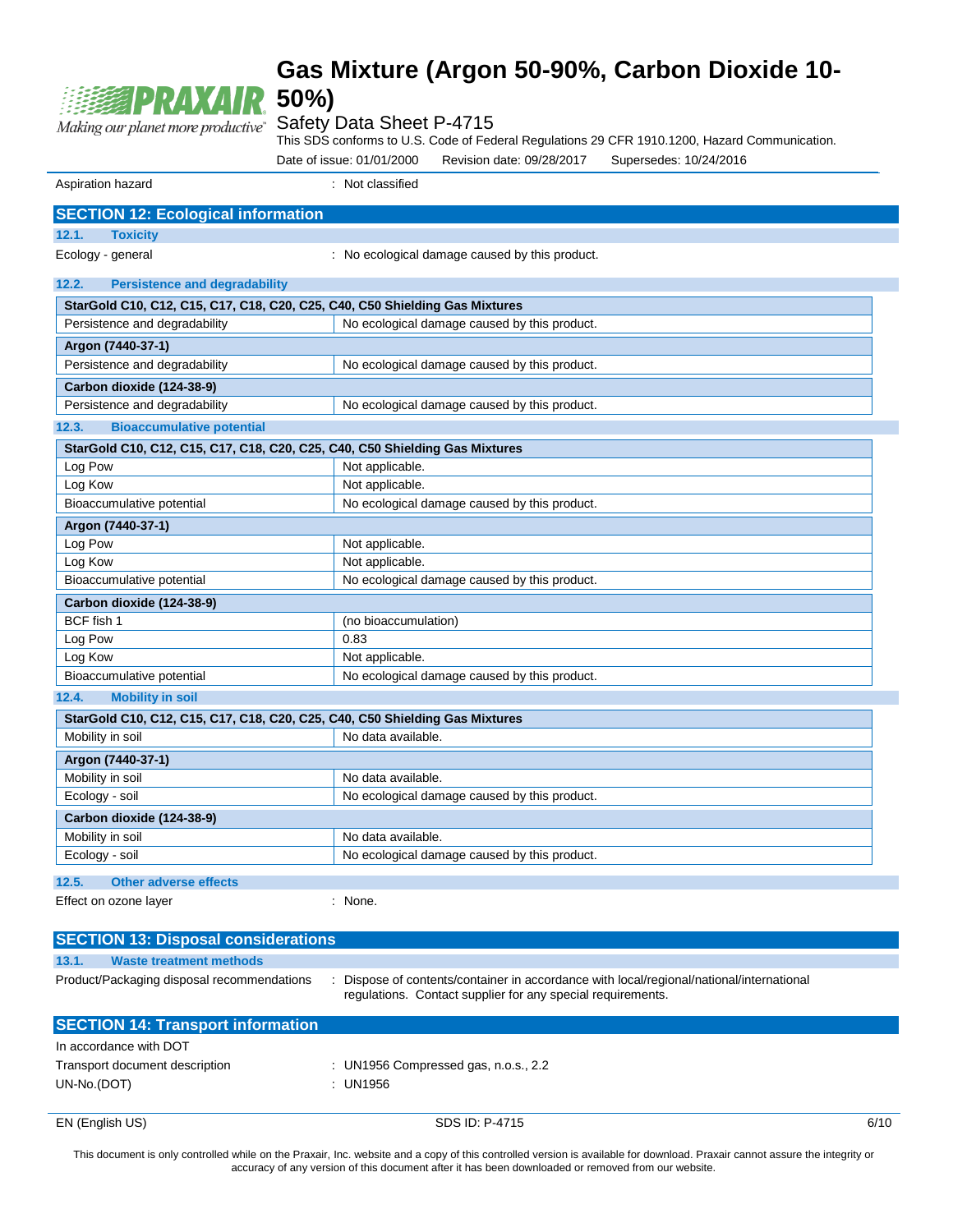

#### Safety Data Sheet P-4715

This SDS conforms to U.S. Code of Federal Regulations 29 CFR 1910.1200, Hazard Communication. Date of issue: 01/01/2000 Revision date: 09/28/2017 Supersedes: 10/24/2016

| Proper Shipping Name (DOT)    | : Compressed gas, n.o.s.                                                                                                                                                                                                                                                                                                                                                                                                                                                                                                                                                                   |
|-------------------------------|--------------------------------------------------------------------------------------------------------------------------------------------------------------------------------------------------------------------------------------------------------------------------------------------------------------------------------------------------------------------------------------------------------------------------------------------------------------------------------------------------------------------------------------------------------------------------------------------|
| Class (DOT)                   | : 2.2 - Class 2.2 - Non-flammable compressed gas 49 CFR 173.115                                                                                                                                                                                                                                                                                                                                                                                                                                                                                                                            |
| Hazard labels (DOT)           | : 2.2 - Non-flammable gas                                                                                                                                                                                                                                                                                                                                                                                                                                                                                                                                                                  |
| <b>DOT Symbols</b>            | : G - Identifies proper shipping name (PSN) requiring the addition of technical name(s) in<br>parentheses following the PSN.                                                                                                                                                                                                                                                                                                                                                                                                                                                               |
| <b>Additional information</b> |                                                                                                                                                                                                                                                                                                                                                                                                                                                                                                                                                                                            |
| Other information             | : No supplementary information available.                                                                                                                                                                                                                                                                                                                                                                                                                                                                                                                                                  |
| Special transport precautions | : Avoid transport on vehicles where the load space is not separated from the driver's<br>compartment. Ensure vehicle driver is aware of the potential hazards of the load and knows<br>what to do in the event of an accident or an emergency. Before transporting product containers:<br>- Ensure there is adequate ventilation. - Ensure that containers are firmly secured. - Ensure<br>cylinder valve is closed and not leaking. - Ensure valve outlet cap nut or plug (where provided)<br>is correctly fitted. - Ensure valve protection device (where provided) is correctly fitted. |
| <b>Transport by sea</b>       |                                                                                                                                                                                                                                                                                                                                                                                                                                                                                                                                                                                            |
| UN-No. (IMDG)                 | : 1956                                                                                                                                                                                                                                                                                                                                                                                                                                                                                                                                                                                     |
| Proper Shipping Name (IMDG)   | : COMPRESSED GAS, N.O.S.                                                                                                                                                                                                                                                                                                                                                                                                                                                                                                                                                                   |
| Class (IMDG)                  | $: 2 - \text{Gases}$                                                                                                                                                                                                                                                                                                                                                                                                                                                                                                                                                                       |
| <b>Air transport</b>          |                                                                                                                                                                                                                                                                                                                                                                                                                                                                                                                                                                                            |
| UN-No. (IATA)                 | : 1956                                                                                                                                                                                                                                                                                                                                                                                                                                                                                                                                                                                     |
| Proper Shipping Name (IATA)   | : Compressed gas, n.o.s.                                                                                                                                                                                                                                                                                                                                                                                                                                                                                                                                                                   |
| Class (IATA)                  | $\therefore$ 2                                                                                                                                                                                                                                                                                                                                                                                                                                                                                                                                                                             |

#### **SECTION 15: Regulatory information 15.1. US Federal regulations StarGold C10, C12, C15, C17, C18, C20, C25, C40, C50 Shielding Gas Mixtures** SARA Section 311/312 Hazard Classes Sudden release of pressure hazard Immediate (acute) health hazard

All components of this product are listed on the Toxic Substances Control Act (TSCA) inventory.

| 15.2. International regulations |  |
|---------------------------------|--|
| <b>CANADA</b>                   |  |
|                                 |  |

#### **Argon (7440-37-1)** Listed on the Canadian DSL (Domestic Substances List)

#### **Carbon dioxide (124-38-9)**

Listed on the Canadian DSL (Domestic Substances List)

#### **EU-Regulations**

EN (English US) SDS ID: P-4715 7/10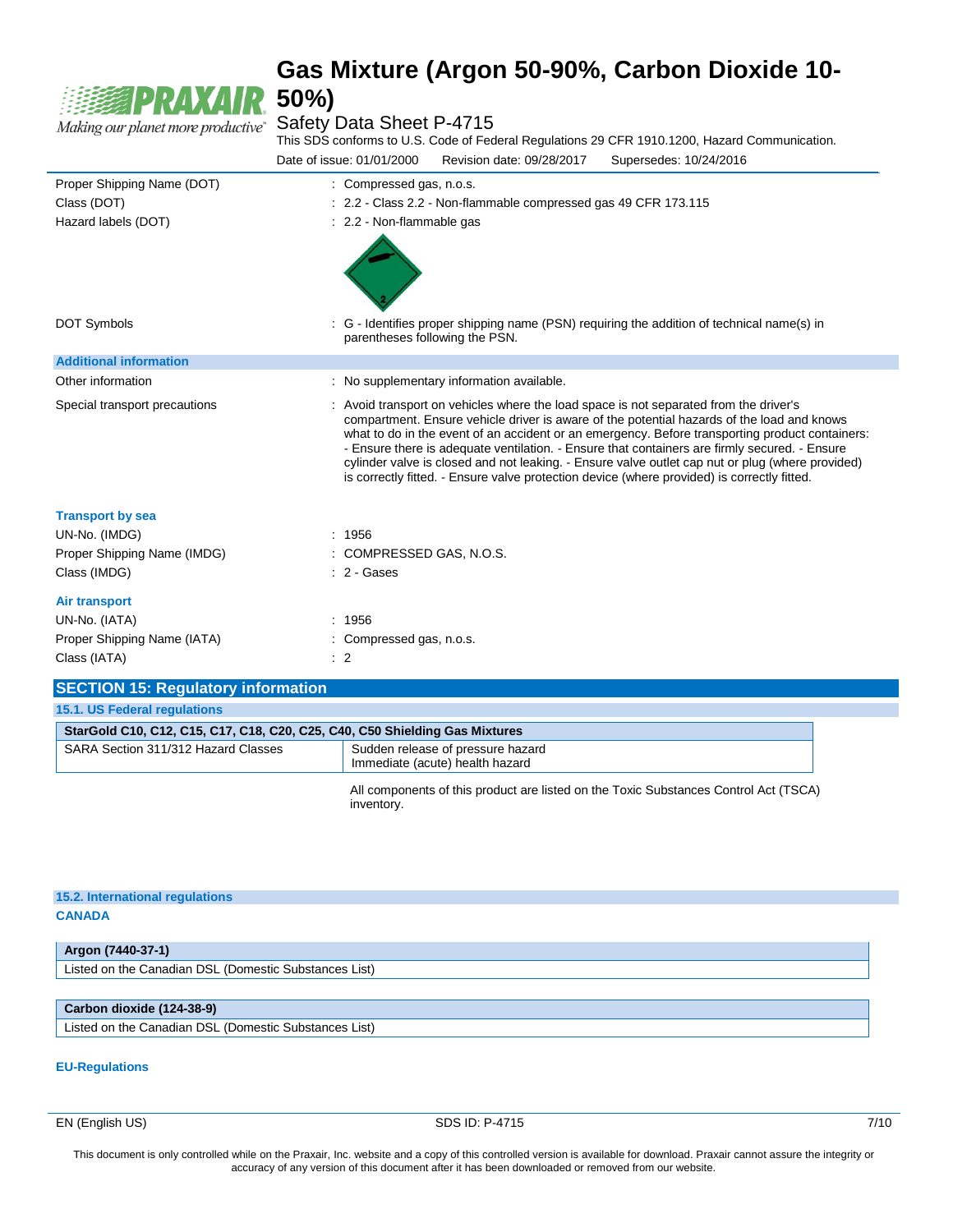

#### Safety Data Sheet P-4715

This SDS conforms to U.S. Code of Federal Regulations 29 CFR 1910.1200, Hazard Communication.

Date of issue: 01/01/2000 Revision date: 09/28/2017 Supersedes: 10/24/2016

#### **15.2.2. National regulations**

No additional information available

#### **15.3. US State regulations**

| StarGold C10, C12, C15, C17, C18, C20, C25, C40, C50 Shielding Gas Mixtures() |     |  |  |
|-------------------------------------------------------------------------------|-----|--|--|
| U.S. - California - Proposition 65 - Carcinogens List                         | No  |  |  |
| U.S. - California - Proposition 65 - Developmental<br>Toxicity                | No. |  |  |
| U.S. - California - Proposition 65 - Reproductive<br>Toxicity - Female        | No  |  |  |
| U.S. - California - Proposition 65 - Reproductive<br>Toxicity - Male          | No  |  |  |

California Proposition 65 - This product does not contain any substances known to the state of California to cause cancer, developmental and/or reproductive harm

| Argon (7440-37-1)                                                                                                                                         |                                                                   |                                                                              |                                                                         |                                     |  |
|-----------------------------------------------------------------------------------------------------------------------------------------------------------|-------------------------------------------------------------------|------------------------------------------------------------------------------|-------------------------------------------------------------------------|-------------------------------------|--|
| U.S. - California -<br>Proposition 65 -<br>Carcinogens List                                                                                               | U.S. - California -<br>Proposition 65 -<br>Developmental Toxicity | U.S. - California -<br>Proposition 65 -<br>Reproductive Toxicity -<br>Female | U.S. - California -<br>Proposition 65 -<br>Reproductive Toxicity - Male | No significant risk level<br>(NSRL) |  |
| No                                                                                                                                                        | No                                                                | No                                                                           | No                                                                      |                                     |  |
| Carbon dioxide (124-38-9)                                                                                                                                 |                                                                   |                                                                              |                                                                         |                                     |  |
| U.S. - California -<br>Proposition 65 -<br>Carcinogens List                                                                                               | U.S. - California -<br>Proposition 65 -<br>Developmental Toxicity | U.S. - California -<br>Proposition 65 -<br>Reproductive Toxicity -<br>Female | U.S. - California -<br>Proposition 65 -<br>Reproductive Toxicity - Male | No significant risk level<br>(NSRL) |  |
| <b>No</b>                                                                                                                                                 | No                                                                | N <sub>0</sub>                                                               | No                                                                      |                                     |  |
| Argon (7440-37-1)                                                                                                                                         |                                                                   |                                                                              |                                                                         |                                     |  |
| U.S. - Massachusetts - Right To Know List<br>U.S. - New Jersey - Right to Know Hazardous Substance List<br>U.S. - Pennsylvania - RTK (Right to Know) List |                                                                   |                                                                              |                                                                         |                                     |  |
| Carbon dioxide (124-38-9)                                                                                                                                 |                                                                   |                                                                              |                                                                         |                                     |  |
| U.S. - Massachusetts - Right To Know List<br>U.S. - New Jersey - Right to Know Hazardous Substance List<br>U.S. - Pennsylvania - RTK (Right to Know) List |                                                                   |                                                                              |                                                                         |                                     |  |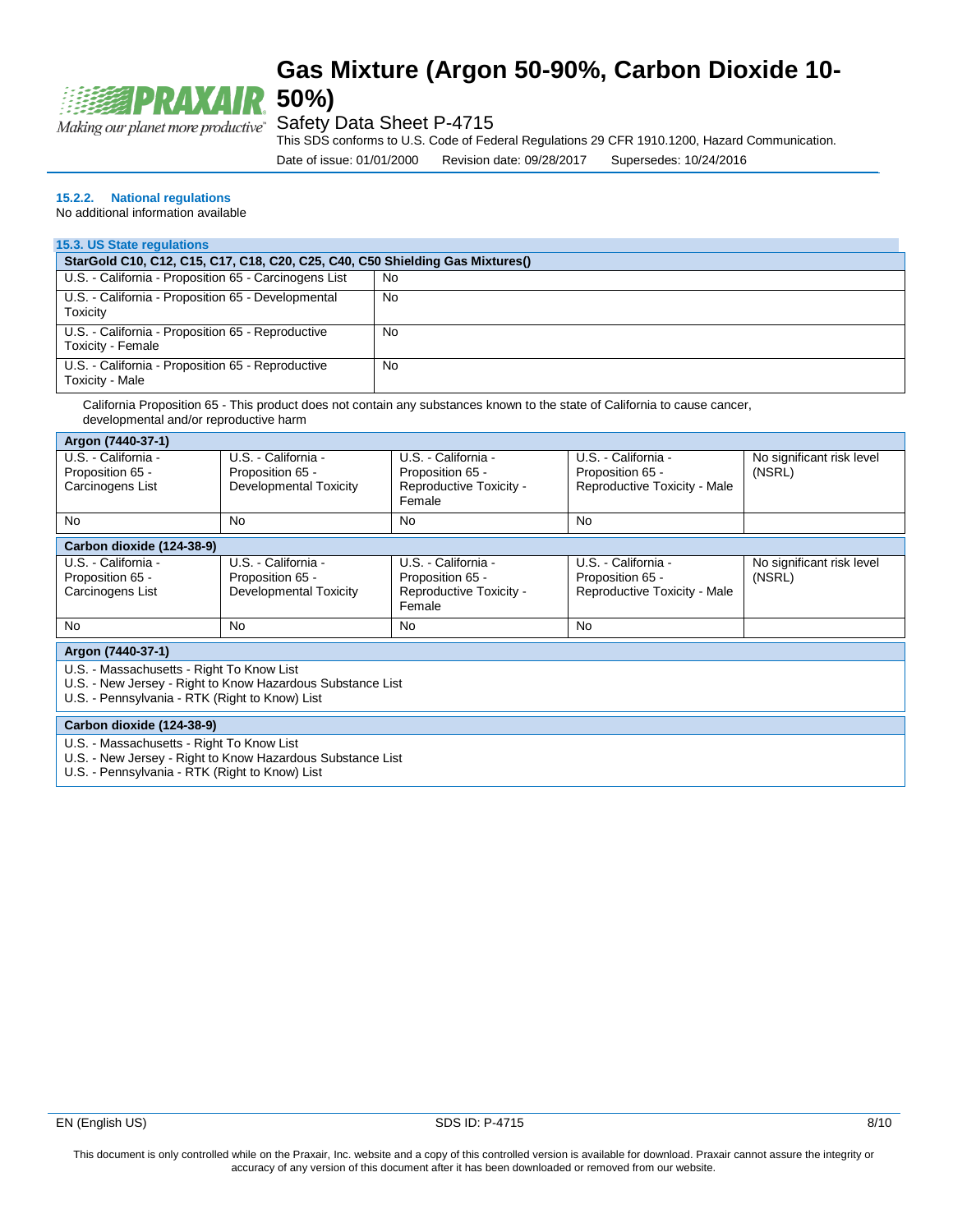

This SDS conforms to U.S. Code of Federal Regulations 29 CFR 1910.1200, Hazard Communication.

Date of issue: 01/01/2000 Revision date: 09/28/2017 Supersedes: 10/24/2016

| <b>SECTION 16: Other information</b>                  |                                                                                                                                                                                                                                                                                                                                                                                                                                                                                                                                                                                                                                                                                                                                                                                                                                                                                                                                                                                                                                                                                                                     |      |
|-------------------------------------------------------|---------------------------------------------------------------------------------------------------------------------------------------------------------------------------------------------------------------------------------------------------------------------------------------------------------------------------------------------------------------------------------------------------------------------------------------------------------------------------------------------------------------------------------------------------------------------------------------------------------------------------------------------------------------------------------------------------------------------------------------------------------------------------------------------------------------------------------------------------------------------------------------------------------------------------------------------------------------------------------------------------------------------------------------------------------------------------------------------------------------------|------|
| Other information                                     | : When you mix two or more chemicals, you can create additional, unexpected hazards. Obtain<br>and evaluate the safety information for each component before you produce the mixture.<br>Consult an industrial hygienist or other trained person when you evaluate the end product.<br>Before using any plastics, confirm their compatibility with this product.                                                                                                                                                                                                                                                                                                                                                                                                                                                                                                                                                                                                                                                                                                                                                    |      |
|                                                       | Fumes and gases produced during welding and cutting processes can be dangerous to your<br>health and may cause serious lung disease. KEEP YOUR HEAD OUT OF FUMES. DO NOT<br>BREATHE FUMES AND GASES. Use enough ventilation, local exhaust, or both to keep fumes<br>and gases from your breathing zone and the general area. Short-term overexposure to fumes<br>may cause dizziness, nausea, and dryness or irritation of the nose, throat, and eyes; or may<br>cause other similar discomfort. Contaminants in the air may add to the hazard of fumes and<br>gases. One such contaminant, chlorinated hydrocarbon vapors from cleaning and degreasing<br>activities, poses a special risk. DO NOT USE ELECTRIC ARCS IN THE PRESENCE OF<br>CHLORINATED HYDROCARBON VAPORS-HIGHLY TOXIC PHOSGENE MAY BE<br>PRODUCED. Metal coatings such as paint, plating, or galvanizing may generate harmful<br>fumes when heated. Residues from cleaning materials may also be harmful. AVOID ARC<br>OPERATIONS ON PARTS WITH PHOSPHATE RESIDUES (ANTI-RUST, CLEANING<br>PREPARATIONS)—HIGHLY TOXIC PHOSPHINE MAY BE PRODUCED. |      |
|                                                       | Praxair asks users of this product to study this SDS and become aware of the product hazards<br>and safety information. To promote safe use of this product, a user should (1) notify<br>employees, agents, and contractors of the information in this SDS and of any other known<br>product hazards and safety information, (2) furnish this information to each purchaser of the<br>product, and (3) ask each purchaser to notify its employees and customers of the product<br>hazards and safety information.                                                                                                                                                                                                                                                                                                                                                                                                                                                                                                                                                                                                   |      |
|                                                       | The opinions expressed herein are those of qualified experts within Praxair, Inc. We believe<br>that the information contained herein is current as of the date of this Safety Data Sheet. Since<br>the use of this information and the conditions of use are not within the control of Praxair, Inc, it<br>is the user's obligation to determine the conditions of safe use of the product.                                                                                                                                                                                                                                                                                                                                                                                                                                                                                                                                                                                                                                                                                                                        |      |
|                                                       | Praxair SDSs are furnished on sale or delivery by Praxair or the independent distributors and<br>suppliers who package and sell our products. To obtain current SDSs for these products,<br>contact your Praxair sales representative, local distributor, or supplier, or download from<br>www.praxair.com. If you have questions regarding Praxair SDSs, would like the document<br>number and date of the latest SDS, or would like the names of the Praxair suppliers in your<br>area, phone or write the Praxair Call Center (Phone: 1-800-PRAXAIR/1-800-772-9247;<br>Address: Praxair Call Center, Praxair, Inc, P.O. Box 44, Tonawanda, NY 14151-0044).                                                                                                                                                                                                                                                                                                                                                                                                                                                       |      |
| <b>Revision date</b>                                  | PRAXAIR and the Flowing Airstream design are trademarks or registered trademarks of Praxair<br>Technology, Inc. in the United States and/or other countries.<br>: 09/28/2017                                                                                                                                                                                                                                                                                                                                                                                                                                                                                                                                                                                                                                                                                                                                                                                                                                                                                                                                        |      |
| NFPA health hazard                                    | : 1 - Materials that, under emergency conditions, can cause<br>significant irritation.                                                                                                                                                                                                                                                                                                                                                                                                                                                                                                                                                                                                                                                                                                                                                                                                                                                                                                                                                                                                                              |      |
| NFPA fire hazard                                      | U<br>: 0 - Materials that will not burn under typical dire conditions,<br>including intrinsically noncombustible materials such as<br>$\bullet$<br>concrete, stone, and sand.                                                                                                                                                                                                                                                                                                                                                                                                                                                                                                                                                                                                                                                                                                                                                                                                                                                                                                                                       |      |
| NFPA reactivity                                       | : 0 - Material that in themselves are normally stable, even<br>under fire conditions.                                                                                                                                                                                                                                                                                                                                                                                                                                                                                                                                                                                                                                                                                                                                                                                                                                                                                                                                                                                                                               |      |
| <b>Hazard Rating</b>                                  |                                                                                                                                                                                                                                                                                                                                                                                                                                                                                                                                                                                                                                                                                                                                                                                                                                                                                                                                                                                                                                                                                                                     |      |
| Health                                                | : 1 Slight Hazard - Irritation or minor reversible injury possible                                                                                                                                                                                                                                                                                                                                                                                                                                                                                                                                                                                                                                                                                                                                                                                                                                                                                                                                                                                                                                                  |      |
| Flammability<br>Physical                              | : 0 Minimal Hazard<br>: 3 Serious Hazard                                                                                                                                                                                                                                                                                                                                                                                                                                                                                                                                                                                                                                                                                                                                                                                                                                                                                                                                                                                                                                                                            |      |
|                                                       |                                                                                                                                                                                                                                                                                                                                                                                                                                                                                                                                                                                                                                                                                                                                                                                                                                                                                                                                                                                                                                                                                                                     |      |
| SDS US (GHS HazCom 2012) - Praxair<br>EN (English US) | SDS ID: P-4715                                                                                                                                                                                                                                                                                                                                                                                                                                                                                                                                                                                                                                                                                                                                                                                                                                                                                                                                                                                                                                                                                                      | 9/10 |